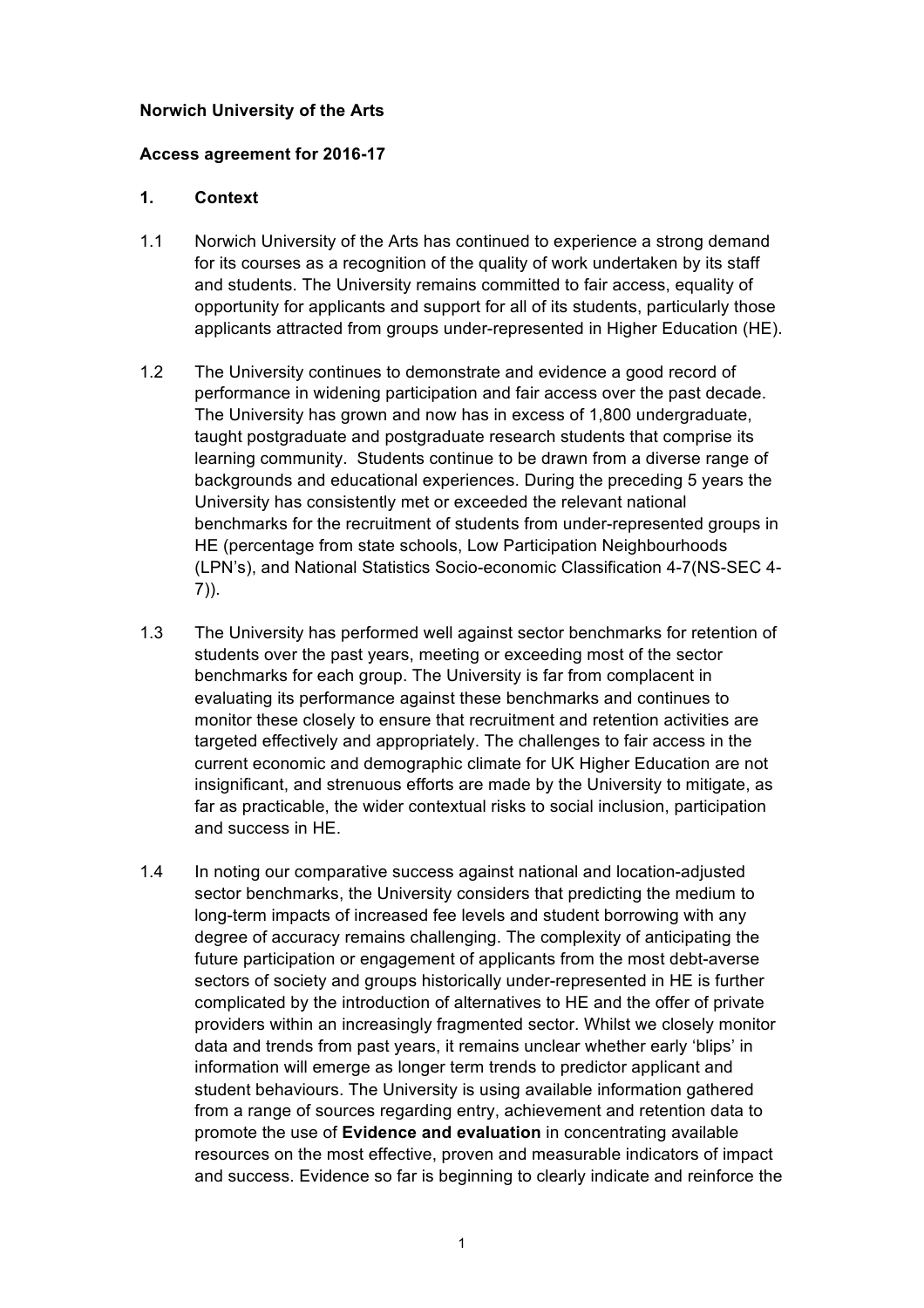view that outreach activities are highly and potentially the most effective means of promoting fair access to HE and eliciting applications for prospective entrants from under-represented groups.

- 1.5 The University collaborates wherever possible with other organisations; sector partners in order to maximise the beneficial impacts of work and reduce duplication of effort. The University has continued its engagement with other HEI partners through participation in the 'Move on up', 'Fly' and the 'Eyes on the Prize' initiative in collaboration with other regional providers. The University is also part of the Suffolk and Norfolk Collaborative Network (UCS), Norwich University of the Arts (NUA), City College Norwich and regional HE providers (UCS Centres for HE, Easton and Otley College, and College of West Anglia)) to reach out to every school in the region, ensure engagement of schools in the east. Higher Education Institutions (HEIs), Schools and other public and private (comprising the University of East Anglia (UEA), University Campus Suffolk best practice and facilitate collaborative working aimed at increasing
- 1.6 Collaborative working for NUA involves collaboration with national as well as regional partners who are specialist providers within the HE sector. We continue to be an active member of the National Arts Learning Network (NALN) now incorporated as part of UKADIA (the UK Arts and Design Institutions Association) and have recently signed up to a new UKADIA project targeted at WP students. The University also works with other television company in terms of taking its HE offer to (primarily) mature learners within workplace environments. The University is optimistic that this work will reach out to target groups who currently have little or no contact (or aspiration) with UK HE. partners such as the Museums Service, Arts Council and a commercial
- 1.7 As described elsewhere, a number of our outreach activities are collaboratively driven; these include the Schools & Colleges Day (4.3.5), the provision and maintenance of Progression Agreements with feeder institutions (4.3.5), and 'Taster' sessions for prospective mature applicants with no prior HE experience (4.3.8). We are keen to further strengthen our collaborative work and have included targets to increase the number of Progression Agreements over the forthcoming period, as well as enhancing links with schools and engaging potentially a greater range and volume of WP applicants via taster sessions.
- 1.8 Based on the University's current entry profiles, and premised on our history of success in Widening Participation (WP), we continue our planning on the basis that the greatest potential impact of the revised fee regime will be on prospective young entrants to HE from SEC groups 4 - 7 potential applicants from Low Participation Neighbourhoods and mature applicants with more established life and financial commitments and constraints. On the basis of previous experience, the University is concentrating its outreach and retention of the change in HE fee structure. These activities focus on supporting the participation and continuity of study for under-represented groups in HE, this initiatives on those activities that are most likely to mitigate emerging impacts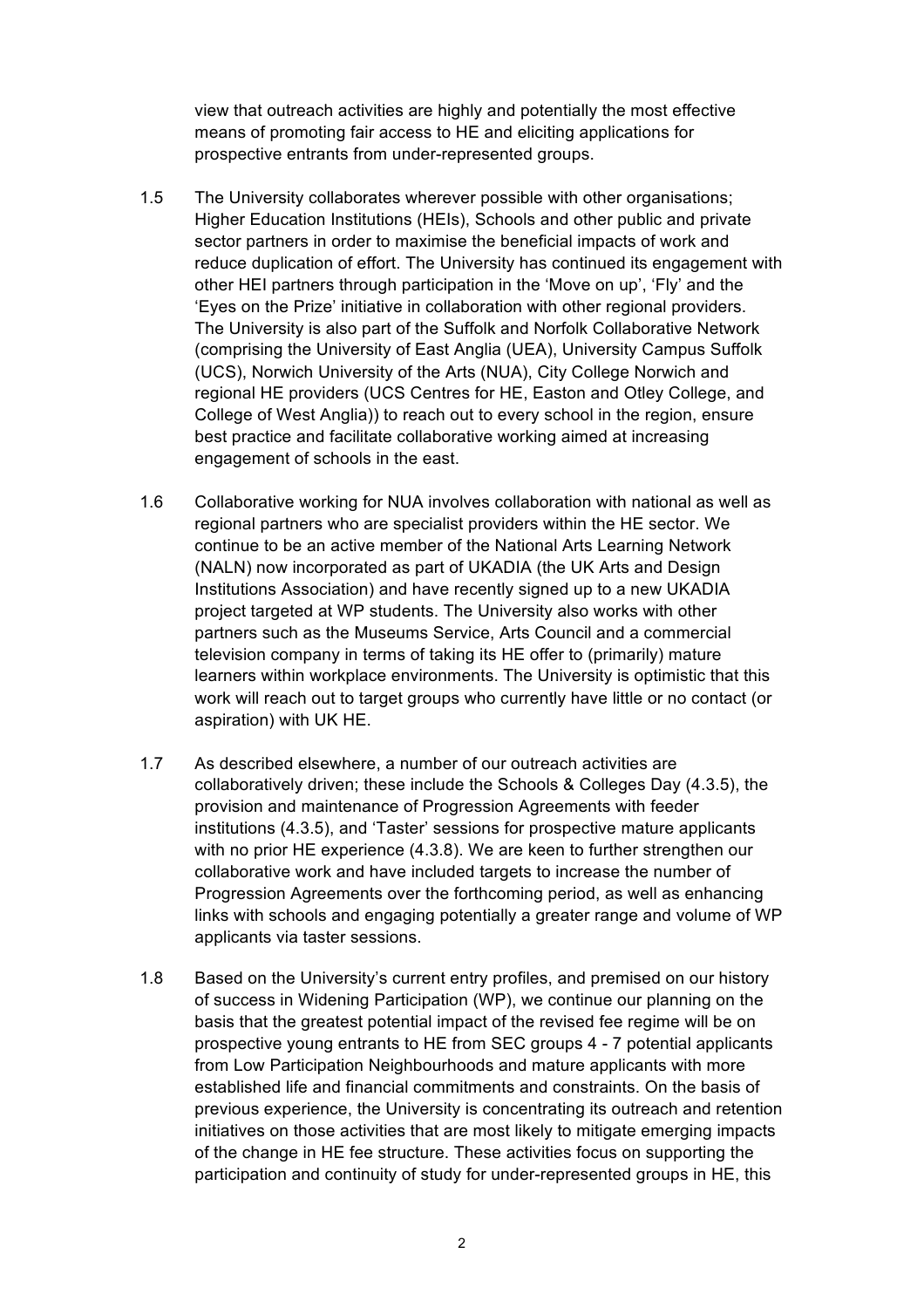in the face of ongoing economic uncertainty both within and beyond the HE sector.

- 1.9 The University's approach to the OFFA/Access Agreement and to its strategy effective outreach and robust retention in support of the continued success of our students. The quality and breadth of the University's course offer, its level of fee, and the targets and milestones for widening participation for 2015-16 onwards are, we believe, aspirational and challenging. for widening participation continues to weigh the imperatives of delivering
- accompanying milestones and targets. The term 'WP' is used with reference UK Higher Education and in keeping with our proposed actions to ensure the success of such groups and individuals when they embark on a course of Higher Education through to its completion. This pluralistic approach to WP is emblematic of the University's commitment in terms of both finance and resources, to supporting and promoting fair access to its specialist courses in 1.10 The University recognises that there is no single definition of widening participation, for the purposes of our OFFA/Access Agreement and its to engaging target groups that have been identified as under-represented in arts, design and media.

# **2. Fair Admissions**

- 2.1 Admissions procedures at the University are designed to offer equal access to all applicants. The University works closely with SPA (Supporting Professionalism in Admissions) to ensure currency of admissions practice processes. The University also continues to engage with UCAS, GuildHE keeping with current and emerging best practice in the sector. Revisions to entry profiles, published information, and procedures for assessing the needs of applicants with disabilities fully engage with SPA guidance and advice. and to facilitate professional updating with regard to its admissions (Admissions Network), and CHEAD to enhance its admissions procedures in
- applicants are invited to interview and their potential is assessed on the quality of their portfolio of creative work. Applicants access information on the application and interview process, portfolio preparation and other services provided by the University through the on-line Applicant Portal. The University we believe enhances the experience of applicants enabling them to make arrangements for interviews online, at their convenience. This assists applicants from all backgrounds in simplifying the application and entry process and providing contact information for further queries. Feedback from applicants collated from the 2013/14 admissions round indicated that 96% of respondents agreed that the Applicant Portal was easy to use and 97% agreed that the information was clear and useful to them. Feedback collected from 2014-15 applicants recorded similar satisfaction levels of 95% and 95% slightly higher satisfaction levels of 97% for both the ease of access to the portal and the usefulness of the information provided. 2.2 In common with the majority of art, design and media HE providers, has continued to improve the information delivered through this portal which respectively while initial feedback from applicants for 2015-16 has indicated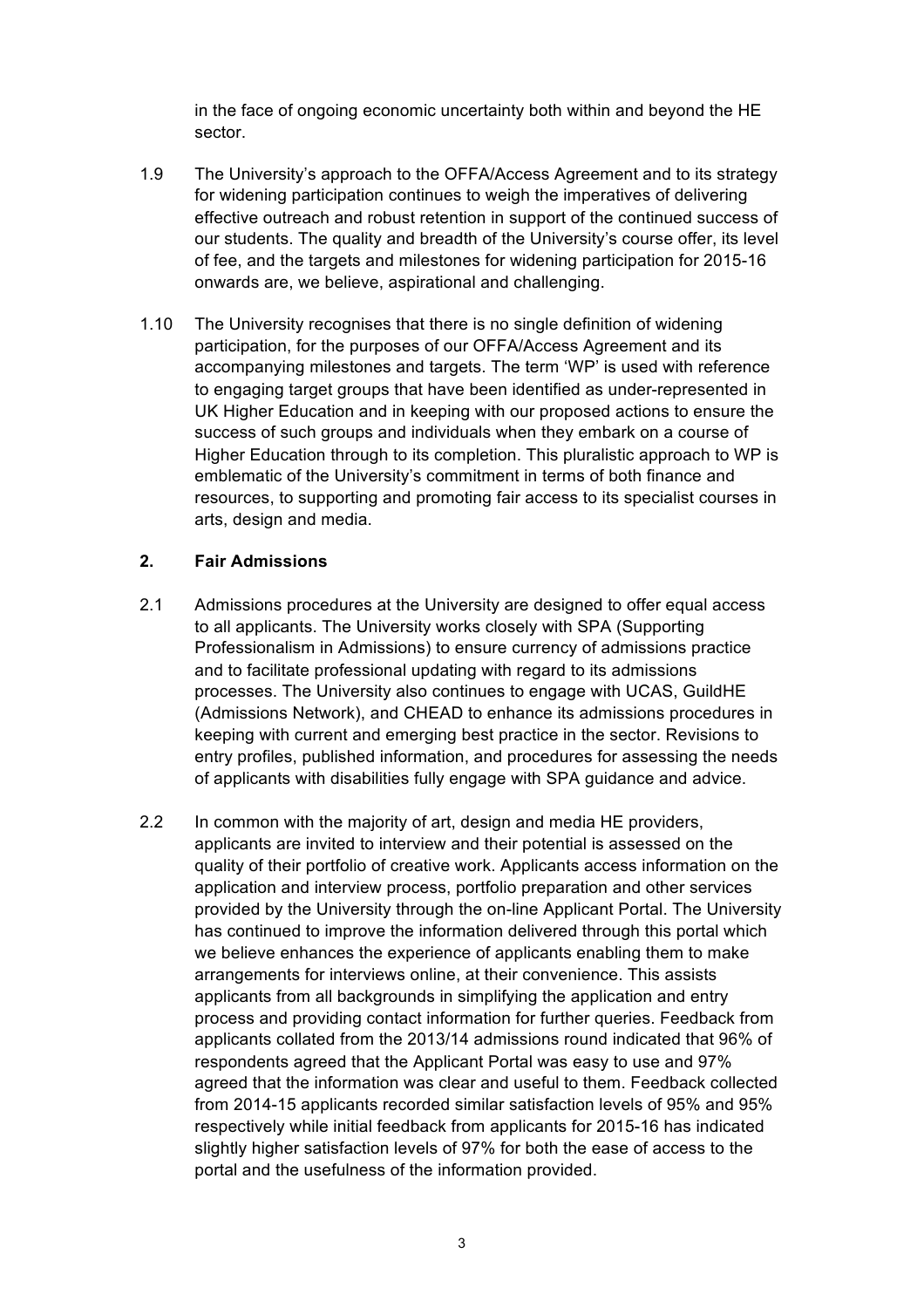- 2.3 The University has in place specific provision for applicants who declare a disability; an initial offer is made on the basis of the academic judgment of the interview panel, and support needs are further assessed by the Disability Support Group to ensure that the University can meet students' individual Applicant Portal contains information on how to access disability support for requirements and facilitate reasonable adjustment where appropriate. The the interview and an explanation of the application process.
- 2.4 The University continues to maintain and extend its Progression Agreements with FE colleges, schools and academies, employing the principles and protocols developed by lifelong learning networks such as the National Arts Learning Network. We maintain our active engagement in the National Arts Learning Network, as an integral part of the UK Art and Design Institutions Association (UKADIA), who continue to help disseminate good practice within the sector.

#### **3. Fees**

#### **3.1 Tuition fees for new entrants from 2016-17**

 The University will charge £9,000 per annum to new entrants for its undergraduate courses in 2016-17, including those entering onto Year 0 of a 4 year degree.

 Fees will rise in future years by no more than inflation and within permitted parameters from Her Majesty's Government.

 The same fee level will be set for all undergraduate courses offered by the University.

#### **4. Expenditure on access, retention and progression**

# **4.1 Estimated expenditure on access, retention and progression measures for 2016-17**

 4.1.1 The University expects to spend approximately £1,272,000 in 2016-17 on financial support, access, student success and progression measures. This equates to approximately 23% of the forecast higher fee income.

 This expenditure will be broadly split between direct financial support for students (£692,000) and access, student success and progression measures targeted at under-represented groups (£580,000).

 4.1.2 All of this expenditure is countable under the definition provided by the Office for Fair Access (OFFA).

#### **4.2 Assessment of access and retention record to date**

 4.2.1 The University currently recruits a high proportion of students from under-represented groups and has exceeded the HESA benchmarks in this area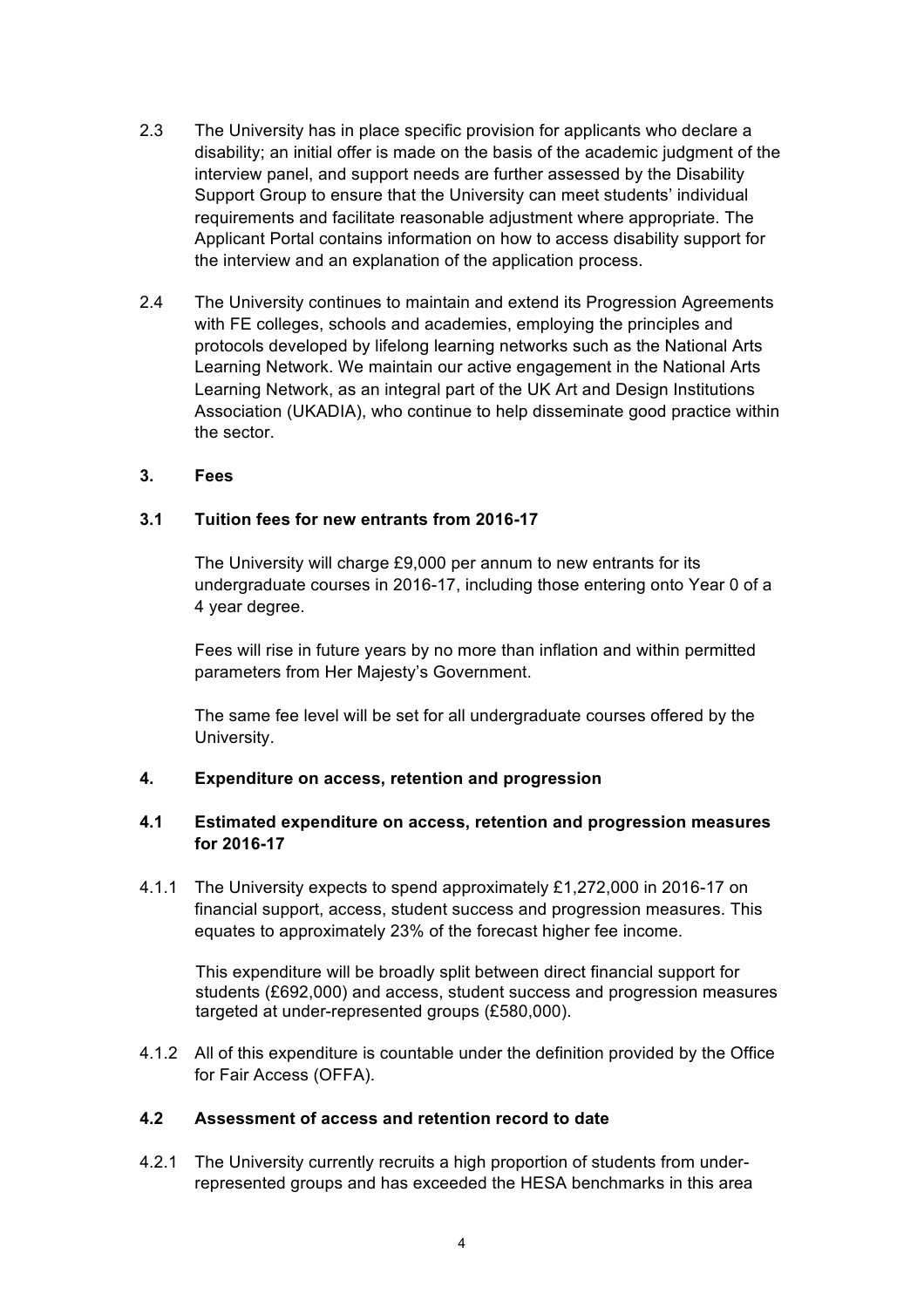over the past 5 years. The University has set its targets to provide challenging targets that will be sustainable in the longer term. The following paragraphs outline key performance indicators.

- 4.2.2 Participation of young students from socio-economic class NS-SEC 4-7 at the University increased by 70% between 2007-08 and 2012-13. The University has continued to improve participation from this under-represented group location adjusted benchmarks in each year (35.2% and 35.7% respectively). Targets reflect a challenging but achievable level of recruitment in a period of uncertainty. from 35.5% of young entrants in 2011-12 to 41.7% in 2013-14, exceeding the
- 4.2.3 The percentage of undergraduate students from Low Participation Neighbourhoods has remained above the HESA location adjusted benchmark since 2007-08. Participation based on the Participation of Local Areas (POLAR3) classification shows that the percentage of students from LPNs has increased from 15.5% to 17.3% between 2010-11 and 2013-14 (location adjusted benchmark of 12.8%).
- 4.2.4 The percentage of mature students with no HE experience and from Low Participation Neighbourhoods declined from 22.1% in 2011-12 to 13% in 2012-13 with the introduction of new fees. In 2013-14 the proportion of mature entrants increased from 13% to 15%. The University will continue to and has set its targets to reflect a return to at least 20% by 2019-20. focus on identifying effective mechanisms for encouraging mature applicants
- 4.2.5 The number of new entrants with a declared disability has increased from 102 period. The proportion of disabled students accessing DSA support has a direct result of early intervention during the admissions process and targeted publicity aimed at students with disabilities. In view of the changes to the Disabled Students Allowance effective from 2016-17, it is no longer appropriate to compare the proportion of students accessing DSA pre and post change. The University will continue to evaluate the success of its recruitment and support for disabled students through measurement of retention and success outputs. in 2007-08 to 152 in 2013-14. This represents an increase of 49% over the increased from 8.6% in 2007-08 to 16.6% in 2013-14. We believe that this is
- 4.2.6 The University's recruitment of students from Black, Asian or Minority Ethnic (BAME) backgrounds has increased from 5% in 2007-08 to 8% in 2013-14. The University encourages participation of potential applicants through focused outreach activities and its inclusive admissions processes.
- 4.2.7 The University has a robust retention record for all students and will continue represented groups. HESA indicators show that the percentage of young students who continue at the same HEI has been at or above the HESA sector benchmark since 2006-07. In 2013-14 the percentage of mature first degree entrants in 2012-13 who continued or qualified at the University fell slightly below the sector benchmark for the first time (83.6% compared to the to focus attention on retaining and adding value to applicants from under-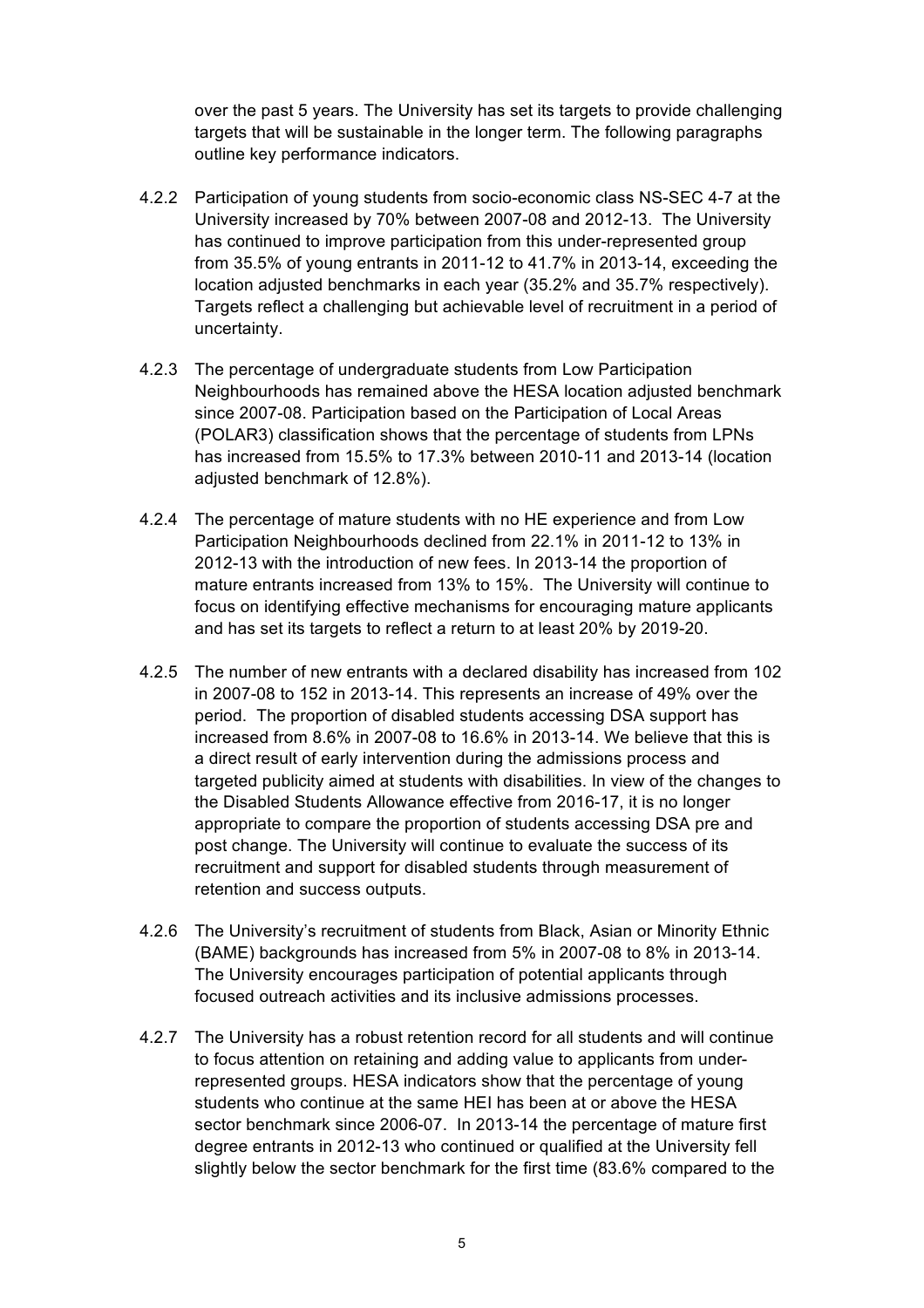sector benchmark of 85.4%). The University monitors retention of under- represented groups as part of its ongoing commitment to widening participation.

- 4.2.8 Whilst achievement, retention, diversity and social mobility are all key elements within the glossary of widening participation and fair access, the University also feels that integration is a further, and often neglected, driver for inclusion, curriculum design and the delivery of day-to-day services for integration with a student body, we believe should also be 'counted' within the vocabulary of fair access and student opportunity. students. The nuanced and potentially invisible investment made to promote
- 4.2.9 The University's priority areas for widening participation are consistent with previous reporting and are as follows:
	- • To encourage access to students from low participation neighbourhoods and socio-economic groups 4 to 7 through its targeted outreach activities with designated schools and colleges (4.3.2).
	- • Ensuring access from mature students through targeted outreach activities (4.3.8).
	- To ensure that students with disabilities are given opportunities for fair access through increased intervention and support prior to interview (2.3) and reasonable adjustment post-acceptance. .
	- • To encourage access, applications and enrolments to students from Black, Asian or Minority Ethnic (BAME) backgrounds through targeted outreach work in areas with a high percentage of BAME pupils, including London, Bedford and Luton (4.3.9).
	- • To focus resources to address the differential in retention and achievement for students from widening participation backgrounds. This work will have a particular focus on students from Low Participation Neighbourhoods and will build on work which concentrates retention and student success activity (4.4.6).
	- • To implement the revised Undergraduate Framework to more firmly working within the curriculum and to promote these as viable and embed enterprise, entrepreneurship and preparation for freelance accessible employment routes, particularly for students from underrepresented groups.
	- • To actively promote applications from care leavers through targeted outreach and dedicated advice, guidance and support (4.3.10).

# **4.3 Overview of investment in outreach and access**

 4.3.1 The University's outreach activities over the forthcoming period are based on statistical evidence and measurement of success of established and emerging practices in reaching WP students and are informed by feedback from schools, colleges, individual applicants and other public and private sector organisations. Our continued intention is to carry on building on such activities, which are concentrated around WP learner constituencies in schools, colleges and the wider community.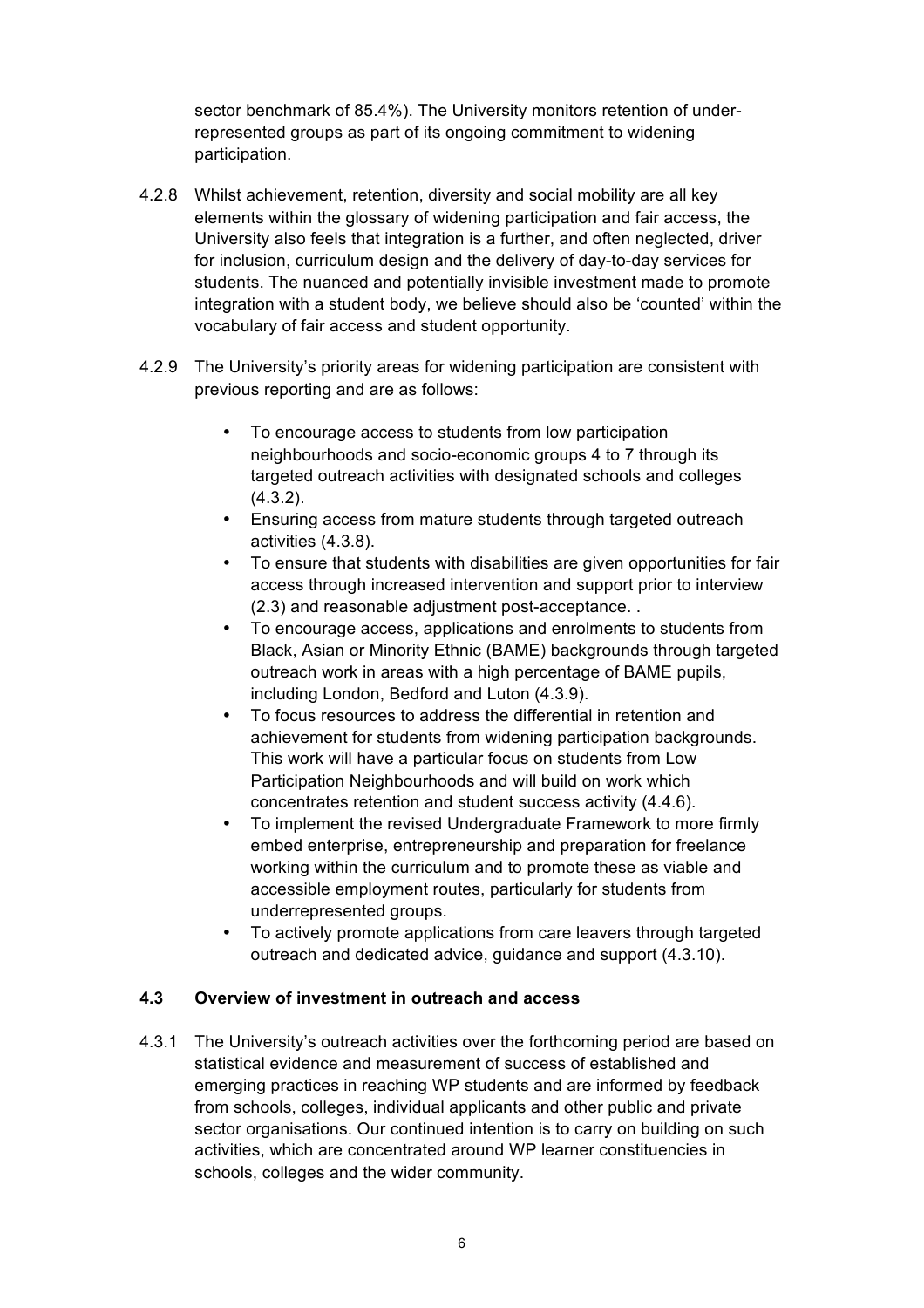- 4.3.2 The University will continue to work with regional schools and colleges originally identified as priority partners through its AimHigher and NALN work between 2006-7 and 2008-9. In addition, a small number of new partners will focus will be placed on local schools where art and design remains a key feature of the curriculum and which have been identified as underperforming. The university has set-up a Student Success Fund (SSF) of around £30k per annum to support and enhance the access, retention and attainment for WP students. The removal of former TQEF and TESS finding has led the University to create its own Learning and Teaching Fund from central funds to support a range of initiatives such as Learning and Teaching Days which have focused on a range of themes to support staff in inclusive practices in be identified and engaged using the indices of multiple deprivation. Particular teaching learning and assessment.
- 4.3.3 Some of the most persuasive evidence gathered has been in the form of structured interviews) gained from participants in 'taster' sessions and portfolio advisory sessions where pre- and post-activity sessions were conducted with participants from Low Participation Neighbourhoods (LPNs). In a significant number of cases participants who stated that they were not considering applying to Higher Education prior to the session had changed their minds as a result of experiencing a 'taster' or other outreach session, and stated that they subsequently did intend to make an application to HE. It should be noted that this decision to apply did not solely pertain to the University, but that many then had a wider aspiration to enter UK HE within feedback on outreach activities (methodology: questionnaires and semiand beyond the region.
- 4.3.4 In addition to a continued presence at key Information, Advice and Guidance (IAG) events across the region and beyond, the University works closely with an ever increasing range of feeder institutions, schools, colleges and consider Higher Education as a future prospect. community groups to engage with those groups who would not naturally
- 4.3.5 The Schools and Colleges Day in June each year is maintained and has gained increasing momentum over the past four years as a way to offer informed progression to HE. The maintenance of the significant number of Progression Agreements that the University has in place, is considered essential to supporting WP applicants' entry into HE. This maintenance involves curriculum updating as well as engagement with school pupils and FE students from year 9 onwards, prior to any application being made. current IAG and to engage with teachers, advisors and education and industry professionals from feeder and partner institutions to encourage
- Colleges Day and other associated events represent vital opportunities to provide accurate, clear and essential information to those (teachers) who carry great influence in terms of key career and subject choices for pupils information regarding creative careers, but are also inducted into how to 4.3.6 In addition, in terms of 'reaching in' to schools at all levels, the Schools and from Primary to Tertiary level. School teachers are therefore not only given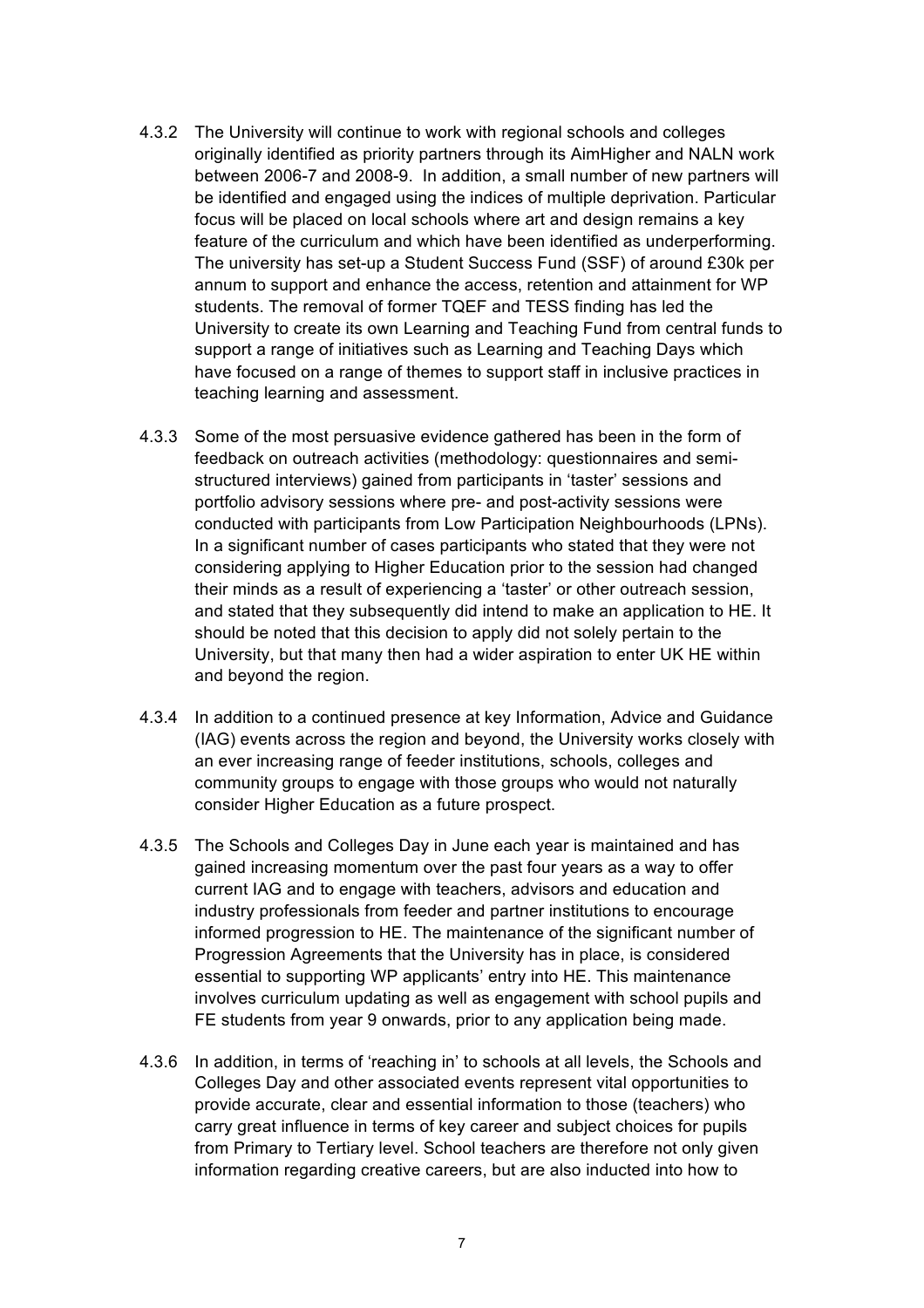usefully interpret this information for their pupils.

- 4.3.7 The University continues with its commitment to the established and very successful Student Ambassador scheme as an effective tool for communicating with prospective applicants, interviewees and other visitors to the University. Since its inception 9 years ago, the Student Ambassador Scheme has gone from strength-to-strength and is considered to have been a resounding success with prospective and current students and with staff from schools, colleges, and within the University community.
- 4.3.8 Taster sessions and short courses targeted towards attracting mature learners with no prior HE experience into a University environment continue local adult education providers delivering Access courses, and provide bespoke portfolio workshops for mature applicants to provide additional support through the application process. to be extremely popular. In addition, the University will continue to work with
- 4.3.9 The University strives to enhance its engagement with potential applicants of Black, Asian and Minority Ethnic (BAME) origin, and this has included outreach sessions at a number of feeder sources with BAME and WP order to reach out to students from BAME backgrounds. The impact and effectiveness of these will continue to be monitored. demographic. In 2013-14 the University built on existing outreach activity with schools/colleges in Bedford, Hertfordshire, Leicester, Kingston and London in
- 4.3.10 Targeted outreach activities aimed at raising aspiration among applicants who have been in local authority care, and provision of dedicated advice, guidance and support aimed at supporting care leavers through the application and admissions process. In 2013-14 the University delivered CPD sessions on higher education opportunities to Norfolk Social Workers responsible for managing care leavers' pathway plans, and we will continue to work with the local authority to target outreach activity aimed at raising aspirations of young adults leaving local authority care.

# **4.4 Overview of investment in student retention**

- 4.4.1 The University's retention record and our accompanying data confirm that we acknowledge that there are areas for improvement as reflected in our targets. continue to exceed our adjusted sector benchmark for young, mature, Low Participation Neighbourhoods and overall aggregated entrants, but we
- 4.4.2 The retention activities outlined in this section are specifically intended to support those HE students originating from WP backgrounds who are statistically more prone to withdraw from higher education during their course of study, but will, by the inclusive nature of our delivery, benefit all students.
- levels of retention, the University anticipates it will need to continue to increase its ongoing support to students from under-represented groups in 4.4.3 In the light of changes to the fee regime, and in order to maintain current various forms.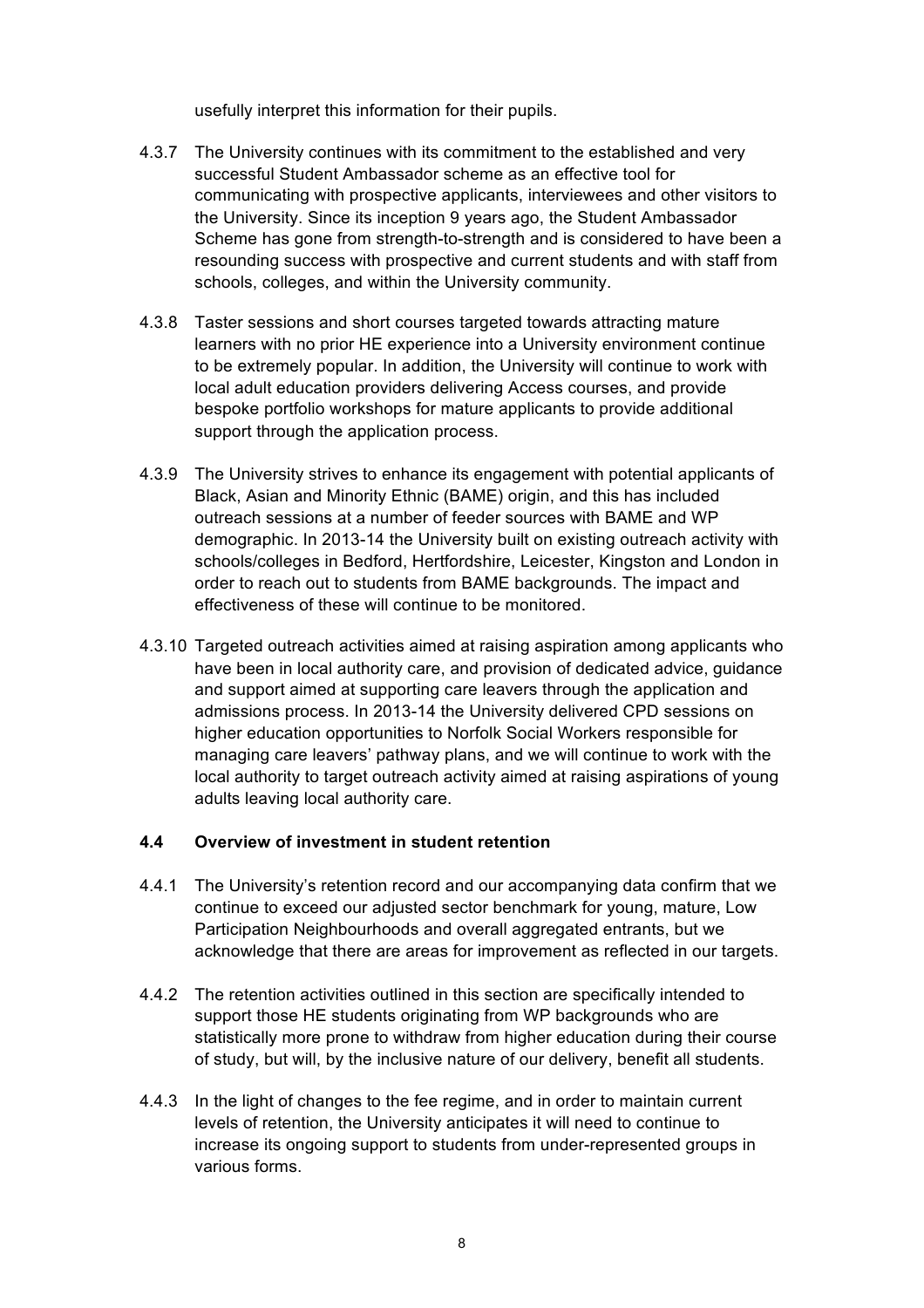- 4.4.4 A cornerstone of the University's retention strategy is its continuing support for the Peer Assisted Learning (PAL) Mentoring Scheme, which provides based mentors for students in successive year groups. The PAL Mentoring scheme has been implemented across all undergraduate courses at NUA since 2006, and in conjunction with refinements to student support, finance, disability support, pastoral guidance and counselling, retention has steadily risen to its current level of 94% average across all years of study. PAL Mentors are supported by a dedicated PAL Mentor Coordinator whose responsibility is to organise training for the mentors and to provide an academic and pastoral lead for the scheme. The PAL Mentor Coordinator will continue to focus retention initiatives and support on students from under- represented groups in HE and will be supported by the Academic Registry in training for undergraduate and postgraduate students to become subjectterms of relevant data sets where appropriate.
- supporting first year undergraduate students which is specifically targeted at students within the priority groups (4.2.7). The project concentrates on enhancing the effective coordination of existing student support in all its aspects, working closely with the SU Student Welfare Committee and the NUA Coordinated Support Group, to better understand some of the more subtle, underlying issues that face students entering into, and adjusting to, academics, managers and professional services staff and targets support specifically towards learners from WP backgrounds. The NUA Coordinated Support Group has proven itself as a mechanism which effectively identifies and supports WP students who statistically, are more likely to withdraw from 4.4.5 The University will continue its specific retention initiative aimed at better Higher Education. The NUA Coordinated Support Group comprises senior their HE course of study.
- 4.4.6 The University is committed to making reasonable adjustments, wherever possible in order to encourage and accommodate learners from WP backgrounds. The integrated approach to the identification and support of by the QAA (QAA Institutional Audit Report, November 2010). As part of this initiative, during 2012-13, the University financially supported the expansion of the Students Union staffing to enhance the SU capacity for representing students. Particular initiatives developed by the SU and NUA in partnership over this period have included continued work on Black History Month, Mental Health Awareness campaigns and the formation of the University LGBT students with additional needs was recognised as a feature of good practice society.
- 4.4.7 In addition, the following retention initiatives to support WP learners have been delivered since 2012-13 and will continue:
	- • Continued investment in proven retention activities for WP learners that were intended to have maximum impact. Focus on outreach activities for year 9 to 13 pupils at schools, colleges and academies identified as high priority through the Indices of Multiple Deprivation saw applications increase by 82% from 2007-08 levels with enrolments at NUA increasing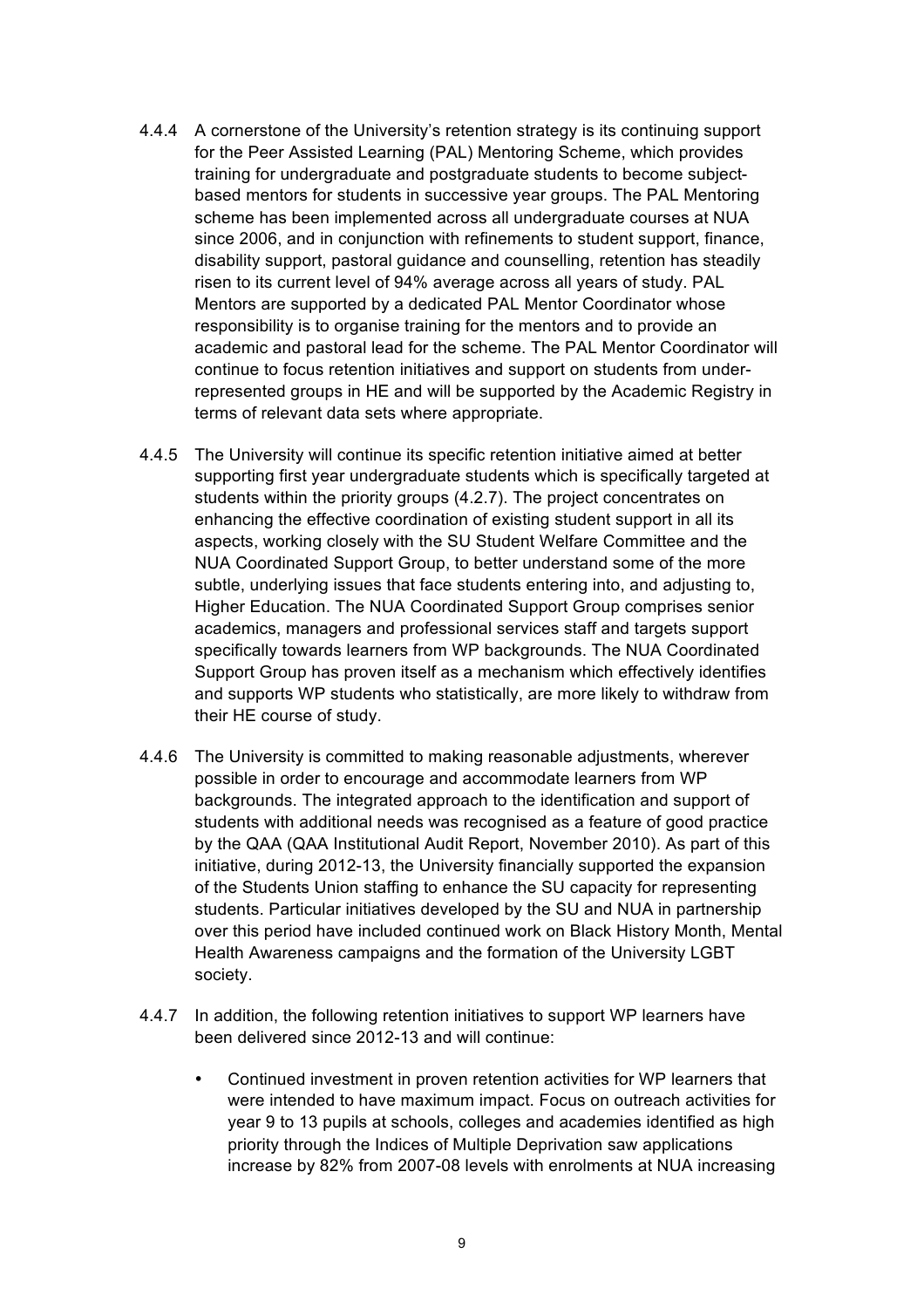by 25% over the same period.

- • The programme of CPD for academic and professional services staff has served to better support the integration of study skills delivery to WP extra taught sessions delivered specifically to WP students to ensure that appropriately reinforced. This evidence is visible through retention rates and achievement statistics for student from WP backgrounds. students has been implemented. This consisted of additional funding for the skills of study and cultural capital required for academic success were
- Management in classroom and workshop contexts has seen such issues mediated at an earlier stage by trained staff. This activity initially engaged SpLD backgrounds, but given improvements in early resolution and incident rates this has been rolled out across all academic areas. The programme of staff CPD to support improved Behavourial those courses that have a higher proportion of learners from WP and
- • The review of the Award and Credit Scheme will enable the University to which prioritise learning opportunities and formative assessment and reduce the number of summative assessment points from 8 to 6 over 3 years of study for the majority of its courses. (BA (Hons) Architecture has its own course structure to comply with Professional Statutory and Regulatory Body (PSRB) expectations.) enhance its existing inclusive teaching practice and provide curricula
- • The University 'Job Shop' scheme which aims to support employability. The scheme is run through the Careers service and offers targeted support to WP students in finding employment that is concurrent to, and compatible with, their course and pattern of study.
- • New investment by the University of £30,000 to replace the TESS allocation (previously supported through HEFCE funding) to create a focus on Widening Participation and student attainment. This fund, mentioned earlier in this report (4.3.2), was named the 'Learning and Teaching Fund' and over the past year has supported a wide range of initiatives in support of WP, fair admissions, student focus groups and professional development for staff. replacement fund to support staff and students in projects with a clear
- • The University will continue to build on the outcome of the JISC- supported project to review and improve communication mechanisms within the University with a particular focus on WP students. The project was run by staff and students from a course (BA Hons Textiles) with a high WP profile, including a significantly high proportion of students with dyslexia and dyspraxia. The University invested additional resources to support this project. The finding of this project were rolled out by JISC and NUA staff at the Learning and Teaching Day in July 2013 and its changes have been implemented to the University intranet as a result of this project with WP learners. With the support of IT and academic staff, findings were seen as incredibly influential; essentially significant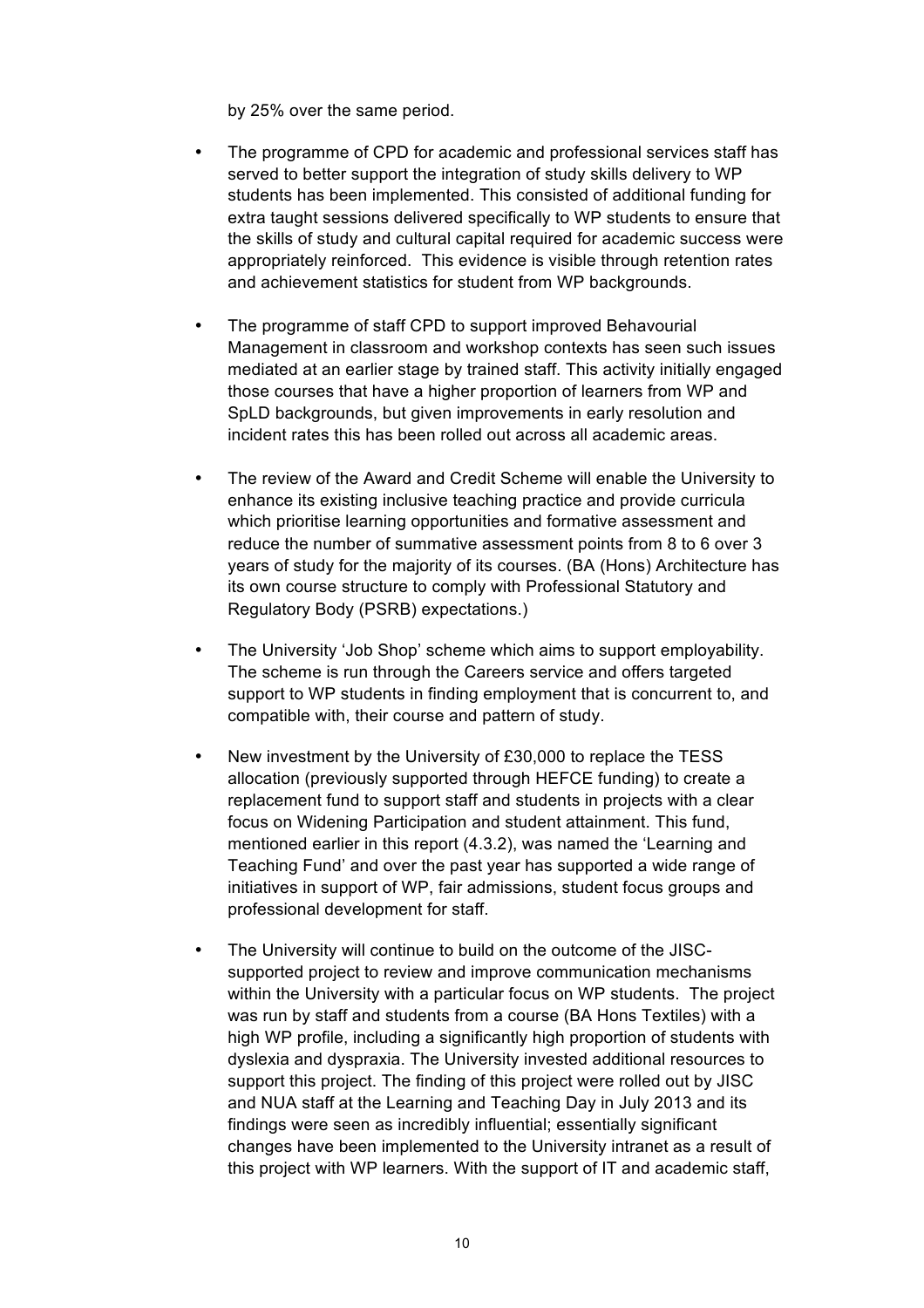WP students effectively re-designed the NUA intranet Course and Library pages The outcomes of this project are being used to inform the redesign of the Academic Registry section of the University's intranet.

# **4.5 Overview of investment in student progression to employment or further study**

- 4.5.1 Our students progress to careers which engender their creativity. These may be through entrepreneurial routes in their own business or on funded projects, or organisations providing creative thinking. Employability is a key strand within our curricula, with live project briefs and projects undertaken ideasfactory@NUA. This enables students to develop commercial, client- facing skills; to work to a specific brief and timetable. through employment within the creative economy or within other businesses throughout the course, many through our design consultancy
- component of the curriculum and is a compulsory element for all UG and PG students at the University. Students receive sessions from HM Revenue & professionals associated with creative industries in addition to a range of working and freelance careers are also encompassed as part of this work, which can present particular challenges for WP students in terms of history, 4.5.2 Employability skills are developed through the Professional Practice Customs, banking organisations, IP and Patent Attorneys and other work-based learning opportunities and industry engagement. Portfolio experience and confidence.
- 4.5.3 Taught sessions on pricing work and creative services to business are also encompassed, with expert advice to support students in making the transition Designers and Art Directors Awards (D&AD) and Graduate Fashion Week are also seen as key opportunities for learners to embark on their careers. from HE to employment. Opportunities such as New Designers, the
- 4.5.4 Since the introduction of the ERASMUS Widening Participation premium for students, NUA undergraduates from under-represented backgrounds have been successful in receiving these targeted awards to support their mobility in studying in a European partner University
- 4.5.5 The NUA Business Strategy identifies targets for the number of students across all courses who have worked on ideasfactory@NUA projects, with commercial partners, supported by the Business Director and their academic tutors.
- vibrant industry meet-up groups, such as Hot Source and SynchNorwich, as well as start-up networks such as Eastern Enterprise Hub, Archant's Future 4.5.6 Ideasfactory@NUA is furthermore supported by strong links to the city's 50 Group, and the Hethel Centre.
- 4.5.7 The University has recognised the importance of support through progression into employment and entrepreneurship and is investing in an ambitious project to bring graduating students through business start-up and providing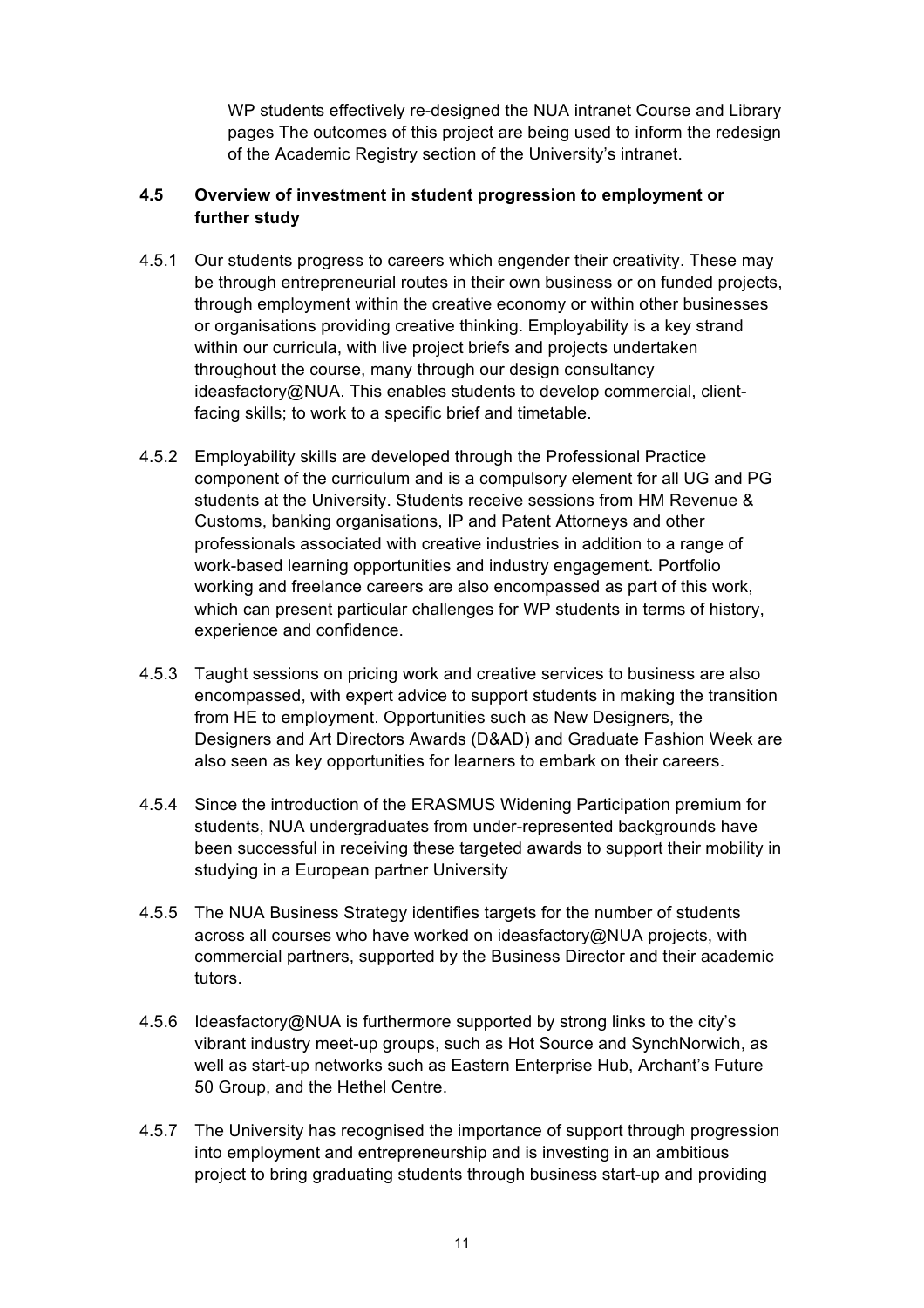up commercial premises. Our new Digital Creative Incubation Unit for digital creative businesses is supported by the HEFCE and the Regional LEP (New Anglia). Uniquely, it provides facilities for collaboration within the unit with other start-ups, current students and with NUA staff. It provides high quality shared facilities and access to NUA's extensive professional facilities and equipment. This will offer the structure and network they need to establish their enterprise. The new Digital Creative Incubation unit will open in 2015. the necessary support until they are ready to grow their businesses and take

 4.5.8 From the perspective of internal progression to further study, a number of in- house events are held each year to acquaint undergraduate students with information regarding Postgraduate Taught (PGT) and Postgraduate Research (PGR) opportunities within the University and within the HE sector more widely in terms of subjects not offered by NUA.

# **4.6 Long-term outreach**

- 4.6.1 The University has continued to work with its existing AimHigher schools in delivering outreach including taster sessions, portfolio sessions and general information session to students in years 9 – 11 and will continue this activity. During the 2012-13 academic year the University delivered outreach to 750 pupils within this age range. In 2013-14 the University increased this activity to reach 1100 pupils.
- 4.6.2 The University will be seeking to strengthen its collaborative partnerships in order to ensure that resources are directed towards the most effective outreach initiatives which represent genuine value for money. order to develop longer-term outreach over the forthcoming period. This is in

# **4.7 Financial support**

# **4.7.1 Norwich University of the Arts financial support package**

 To maximise support from students from under-represented backgrounds the University will provide additional financial support. The University remains committed to the provision of bursaries for students with low household incomes as an effective measure in encouraging students to remain on their course. Evidence routinely monitored by the University shows that the percentage of students withdrawing from their course who are eligible for bursaries is lower than the percentage of students withdrawing who are not eligible for financial support. In 2010-11, 4% of students who were eligible for a bursary withdrew from study compared with 10% who were not. In 2011/12 compared with 3.2% of students who were not eligible. In 2012-13 the percentage of bursary recipients who withdrew was 3% compared with 5% of students who were not in receipt of a bursary. The figures for 2013-14 continue to bear this out with 2.1% of students eligible for a bursary withdrawing compared with 4.3% of students who did not get a bursary. We acknowledge that this will be attributable to a range of retention measures in operation of which the bursary is but a part. However, evidence from a the differential was 2.6% of students eligible for a bursary withdrawing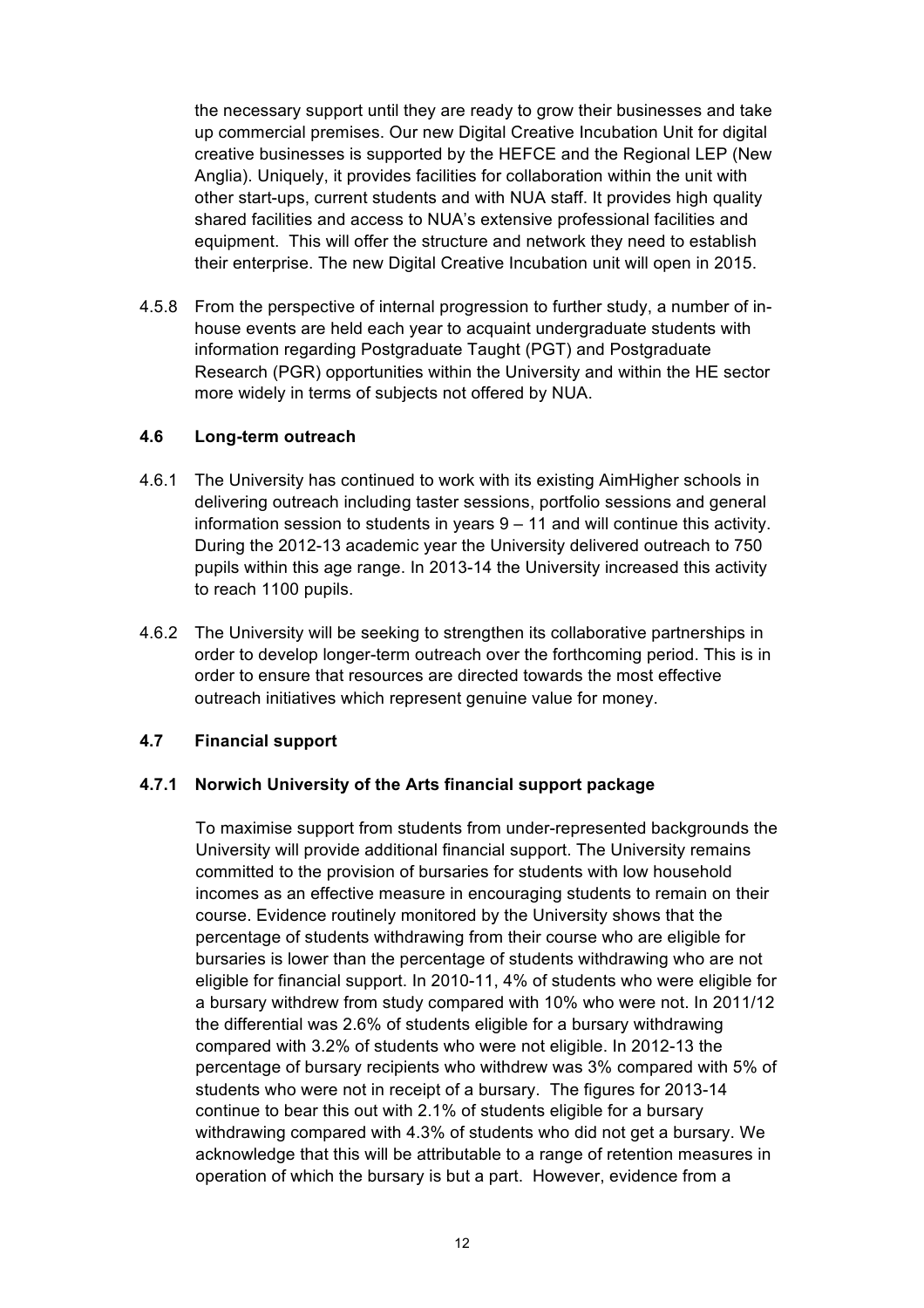that the bursary has had a positive impact on their ability to study and make the best use of the learning opportunities available. The University will continue to monitor this data to ensure that it is effectively targeting its survey of bursary students indicates that 100% of respondents were clear bursary provision.

 In 2016-17 the University plans to offer a bursary of £1,000 per annum to new entrants who qualify for full government maintenance support and a bursary of £500 per annum to new entrants who qualify for partial government maintenance support. The bursary will be payable in February 2017. Students who withdraw prior to 1 February 2017, or who are not in regular attendance at this date, will not receive the bursary payment.

 The affordability of this financial support is based on our estimates of additional fee income and our assumption that we will continue to receive the HEFCE Student Opportunity grant in 2016/17 onwards. If the latter is which may mean a reduction in funds available for bursaries. reduced, we will have to consider which areas of activity should be prioritised,

 Whilst some research has shown that bursaries have not influenced students' choices of institutions under the current system, we believe that linking our bursaries to the maintenance grant assessment has played a significant role in our successful retention of students.

 We will continue to honour existing bursary commitments for continuing students in 2016-17. These students should refer to the earlier years Access Agreements for the terms of these bursaries, which can be found at [www.offa.org.uk.](www.offa.org.uk)

# **5. Targets and milestones**

#### **5.1 Measures to support access**

 The overarching aim of the University is to ensure that students from under- represented groups continue to feel able to aspire to higher education study and that this remains a viable option for students from these groups. This will applicants from all groups in society to apply to NUA. The following targets and milestones are designed to measure the success in terms of the outcomes of measures to support access to higher education. The targets set the timeframe. With uncertainties in the future of higher education policy there is still some question over whether recent trends in participation are sustainable. In the event of a significant reduction in national participation which makes our absolute targets unachievable we will at least exceed the location adjusted benchmark for participation of the under-represented groups be achieved through a combination of outreach activity, inclusive admissions procedures and high quality information, advice and guidance to encourage are aspirational and will be challenging for the University to accomplish within that we are seeking to attract and retain.

5.1.1 Target: To increase the proportion of young full-time undergraduate entrants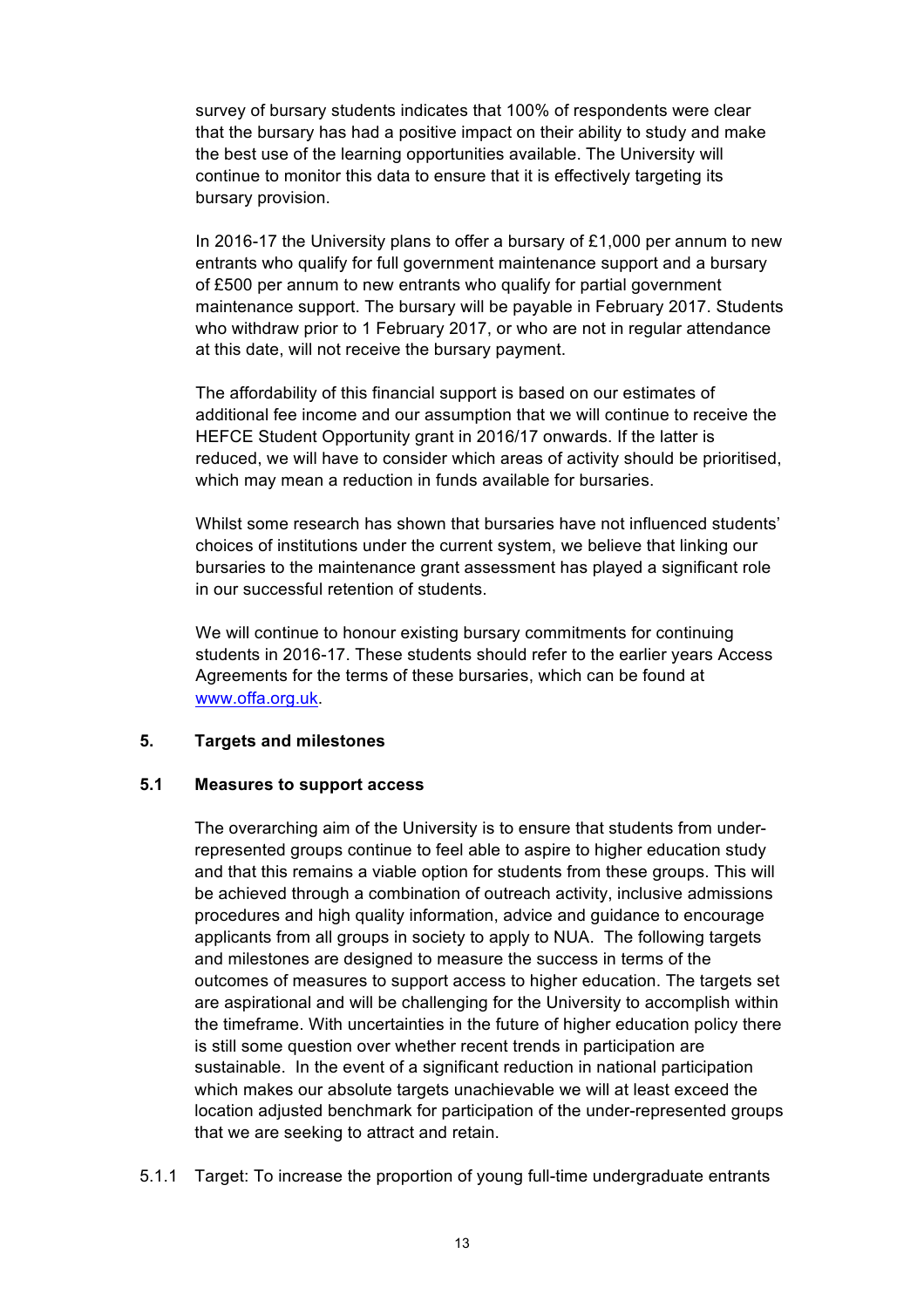from NS-SEC 4-7 and to remain above the location adjusted benchmark in all SEC4-7 was 41.7% against a HESA location adjusted benchmark of 35.7%. years (HESA Table T1a). In 2013-14 the proportion of young entrants from

Milestones:

| Year    | Proportion                            |
|---------|---------------------------------------|
| 2015-16 | Young NS-SEC 4-7 = target of 42.5%    |
| 2016-17 | Young NS-SEC 4-7 = target of $43.0\%$ |
| 2017-18 | Young NS-SEC 4-7 = target of $43.5\%$ |
| 2018-19 | Young NS-SEC 4-7 = target of $44.0\%$ |
| 2019-20 | Young NS-SEC 4-7 = target of 45.0%    |

 5.1.2 Target: To increase the proportion of young full-time undergraduate entrants adjusted benchmark in all years (HESA Table T1a). In 2013-14 the proportion of young entrants from LPNs was 17.3% compared with a HESA location adjusted benchmark of 12.8% (POLAR3). from Low Participation Neighbourhoods and to remain above the location

Milestones:

| Proportion           |
|----------------------|
| Young LPN = $18.0\%$ |
| Young LPN = $18.7\%$ |
| Young LPN = $19.5\%$ |
| Young LPN = $20.3\%$ |
| Young LPN = $21.0\%$ |
|                      |

 5.1.3 Target: to increase the proportion of mature full-time undergraduate entrants. enrolments for mature undergraduate entrants, in line with national trends, In 2012-13 the University experienced a decline in applications and from 22.1% to 13.0% of new entrants. In 2013-14, the proportion of mature undergraduate entrants increased to 15.3%.

| Milestones: |                                          |
|-------------|------------------------------------------|
| Year        | Proportion                               |
| 2015-16     | Mature undergraduate entrants = $16.0\%$ |
| 2016-17     | Mature undergraduate entrants = $17.0\%$ |
| 2017-18     | Mature undergraduate entrants = 18.0%    |
| 2018-19     | Mature undergraduate entrants = $19.0\%$ |
| 2019-20     | Mature undergraduate entrants = 20.0%    |

 5.1.4 Target – outreach: to work with the Suffolk and Norfolk Network of Collaborative Outreach to deliver a programme of interactive taster events for potential applicants and parents. The target set is a nominal figure based on initial discussions and will be subject to agreement of all partners involved in the collaborative network.

| Milestones: |                  |
|-------------|------------------|
| Year        | Number of events |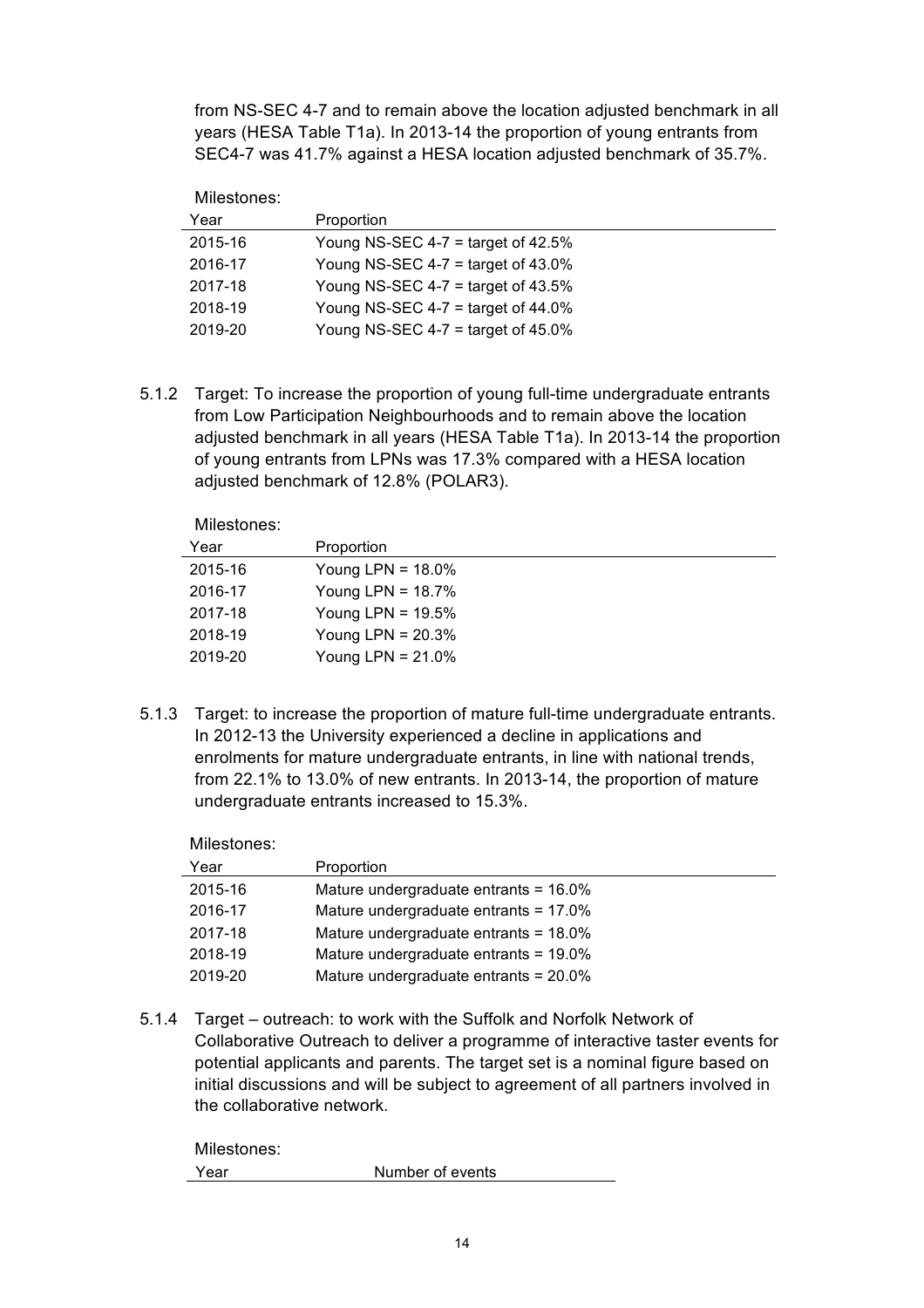| 2015-16 |  |
|---------|--|
| 2016-17 |  |

 *Targets beyond 2016-17 will depend on ongoing funding commitments.*

 5.1.5 Target – to continue to work with regional schools, colleges and academies identified as high priority through the Indices of Multiple Deprivation Index (IMD) to target pupils from under-represented groups and raise awareness of and aspirations to undergraduate study from year 9 through to year 12/13 target expressed as number of targeted activities

| Milestones: |                               |
|-------------|-------------------------------|
| Year        | Number of targeted activities |
| 2015-16     | 30                            |
| 2016-17     | 32                            |
| 2017-18     | 36                            |
| 2018-19     | 38                            |
| 2019-20     | 40                            |

 with targeted schools and colleges. The University has committed itself to increasing the number of projected Progression Agreements for the existing agreements, and an increase in the interest expressed by feeder courses in putting these in place for the future. 5.1.6 Target – outreach: to develop, maintain and renew Progression Agreements forthcoming period. This is in line with a revised assessment on the impact of

| IVIIIGOLUITGO. |                               |
|----------------|-------------------------------|
| Year           | Number of targeted activities |
| 2015-16        | 35                            |
| 2016-17        | 37                            |
| 2017-18        | 38                            |
| 2018-19        | 39                            |
| 2019-20        | 40                            |
|                |                               |

 5.1.7 Target – outreach: to increase the proportion of UK domiciled students from Black, Asian or Minority Ethnic origin, through targeted outreach activity at potential feeder courses outside the Eastern Region.

| <b>MILESTONES:</b> |                               |  |
|--------------------|-------------------------------|--|
| Year               | Number of targeted activities |  |
| 2015-16            | $9.0\%$                       |  |
| 2016-17            | $10.0\%$                      |  |
| 2017-18            | 10.5%                         |  |
| 2018-19            | 11.0%                         |  |
| 2019-20            | 11.0%                         |  |
|                    |                               |  |

 5.1.8 Target – To work with local and regional networks to provide outreach events undergraduate level - target expressed as number of targeted activities. for mature students, to raise awareness of, and aspirations to, study at

Milestones:

Milostones:

Milestones: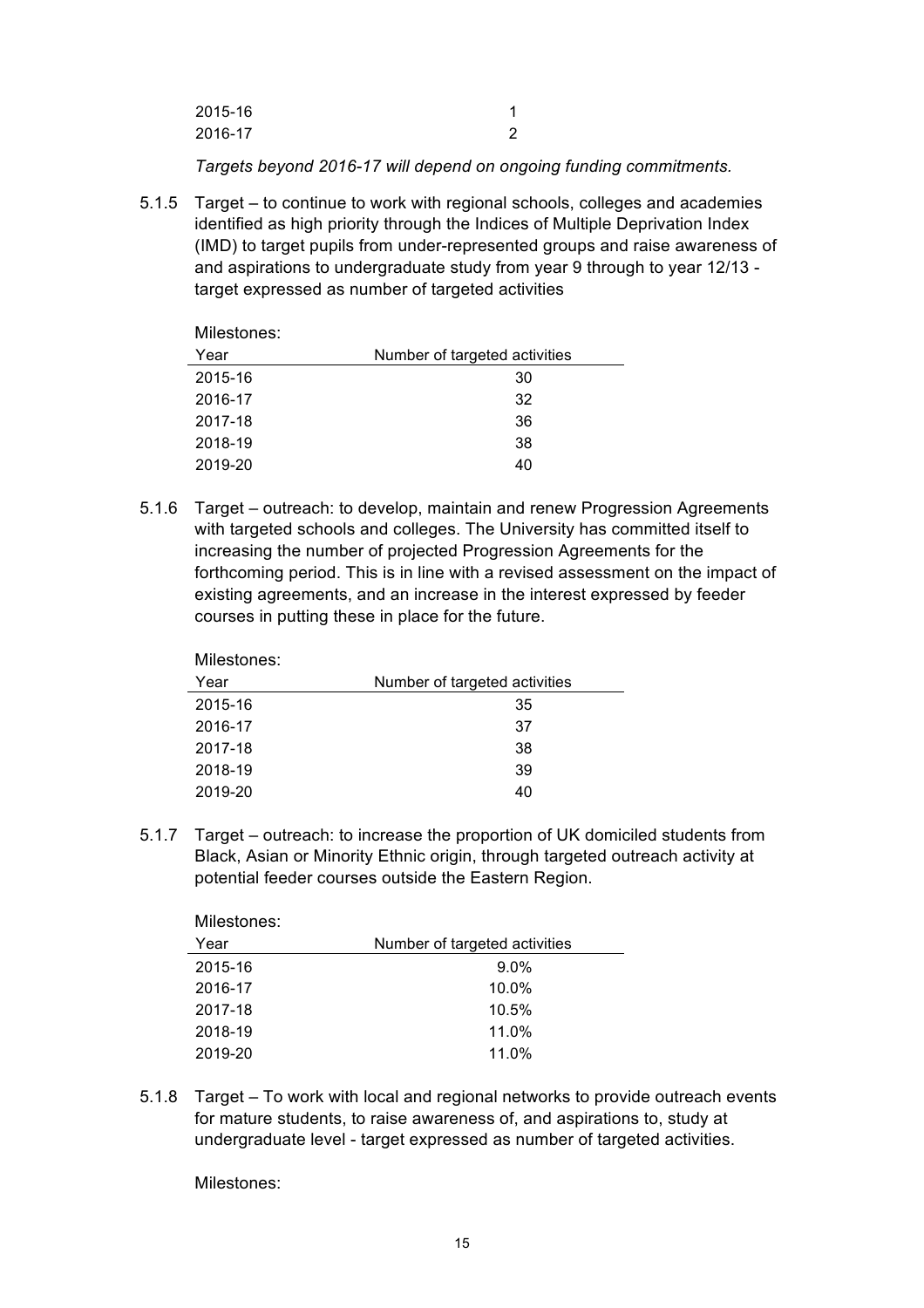| Year    | Number of targeted activities |
|---------|-------------------------------|
| 2015-16 | 10                            |
| 2016-17 | 15                            |
| 2017-18 | 20                            |
| 2018-19 | 25                            |
| 2019-20 | 25                            |

# **5.2 Measures to support retention and success**

 The overarching aim of the University is to ensure that students from under- represented groups are supported to remain 'on course' and achieve their full potential in their chosen award. This University supports all students through its inclusive curriculum and student support services, but recognises that some students from less advantaged backgrounds may need additional support measures to enable them to achieve to their full potential. These have been implemented in the form of additional support for academic writing for WP students in years 2 and 3 of undergraduate study.

 5.2.1 Target - retention: to ensure that the margin of differential for the retention of students from under-represented groups and the remainder of the cohort does not fall below -5% in these categories (SEC 4-7, students with a declared disability, Black, Asian or Minority Ethnic Groups).

| Milestones: |                                                  |
|-------------|--------------------------------------------------|
| Year        | Margin of differential                           |
| 2015-16     | Margin of differential to remain at or above -5% |
| 2016-17     | Margin of differential to remain at or above -5% |
| 2017-18     | Margin of differential to remain at or above -5% |
| 2018-19     | Margin of differential to remain at or above -5% |
| 2019-20     | Margin of differential to remain at or above -5% |
|             |                                                  |

 entrants who drop out of Higher Education falls below 5% and the percentage is lower than the HESA benchmark. In 2011-12 7.1% of young entrants were no longer in higher education compared with a HESA location adjusted benchmark of 11.3%. In 2013-14, the proportion of young entrants from 2012-13 who were no longer in higher education was above the HESA location adjusted benchmark for the first time in 5 years (8.0% compared with a HESA location adjusted benchmark of 7.7%) indicated an area of challenge 5.2.2 Target – retention: to continue to ensure that the percentage of young for the University.

Milestones:

| Year    | Proportion no longer in HE |
|---------|----------------------------|
| 2015-16 | $7.0\%$                    |
| 2016-17 | $6.0\%$                    |
| 2017-18 | 5.0%                       |
| 2018-19 | 4.5%                       |
| 2019-20 | 4.0%                       |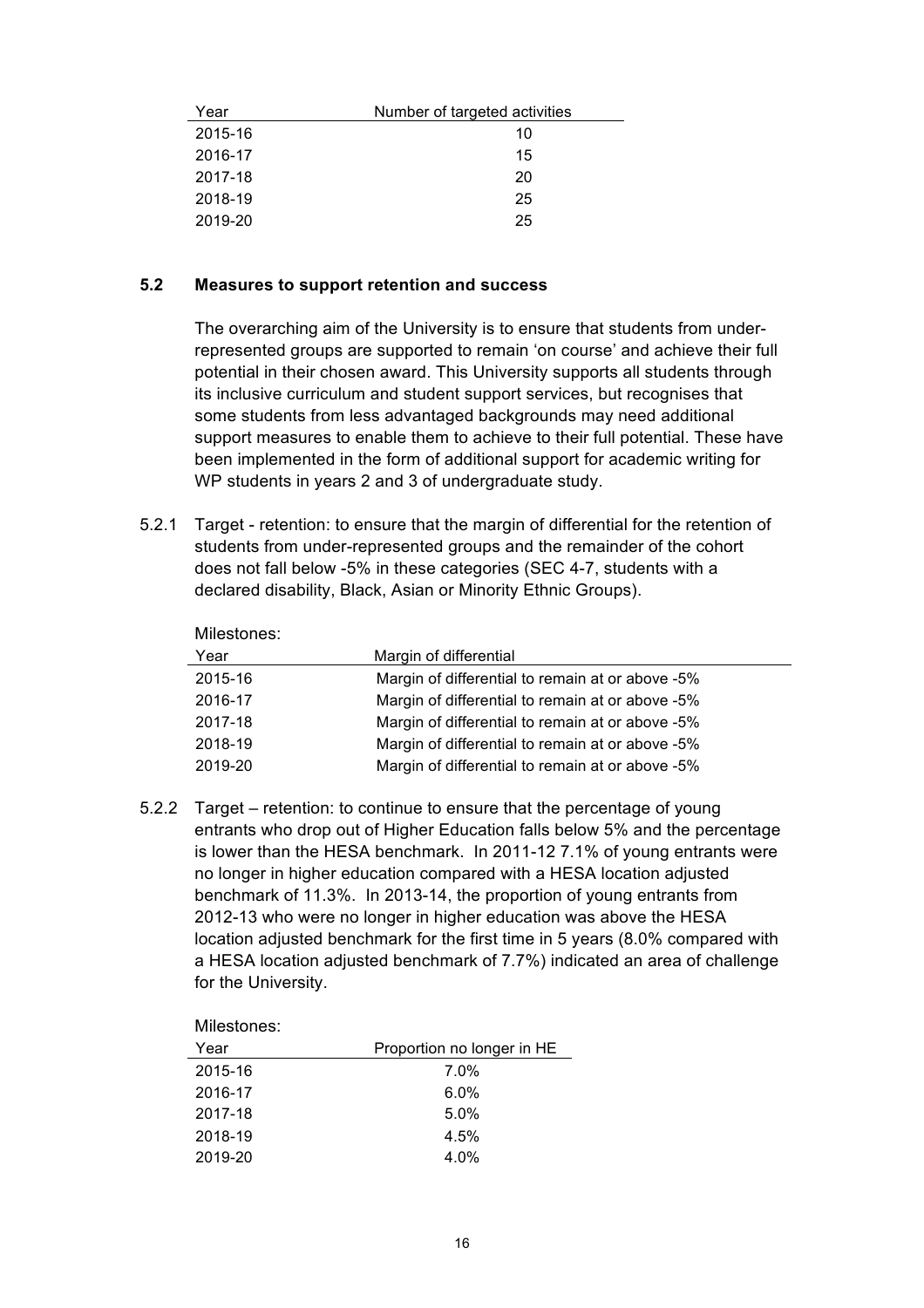entrants who drop out of Higher Education falls below 10% and the percentage is lower than the HESA benchmark. In 2011-12 this figure was 2.2% compared with a HESA location adjusted benchmark of 11.3%. In 2013- 14, the proportion of mature entrants in 2012-13 who were no longer in HE was 13.7% compared with the HESA location adjusted benchmark of 12.6%. 5.2.3 Target – retention: to continue to ensure that the percentage of mature

| Milestones: |                            |
|-------------|----------------------------|
| Year        | Proportion no longer in HE |
| 2015-16     | 13.0%                      |
| 2016-17     | 12.0%                      |
| 2017-18     | 11.0%                      |
| 2018-19     | $10.0\%$                   |
| 2019-20     | 9.0%                       |

 participation neighbourhoods who drop out of Higher Education and continue levels below the HESA benchmark. In 2011-12 the proportion of young entrants from LPNs who were no longer in HE was 7.5% compared with a HESA benchmark of 10.9%. In 2013-14, the proportion of young entrants 7.9% compared to a HESA location adjusted benchmark of 8.4%. 5.2.4 Target – retention: to reduce the percentage of young entrants from low the University's successful performance in this area of retaining drop out from LPNs who were no longer in HE after starting a course in 2012-13 was

#### 5.2.5 Milestones:

| Year    | Proportion no longer in HE |
|---------|----------------------------|
| 2015-16 | 6.8%                       |
| 2016-17 | $6.4\%$                    |
| 2017-18 | $6.0\%$                    |
| 2018-19 | 5.5%                       |
| 2019-20 | 5.0%                       |

 5.2.6 Target – retention: to increase the number of student peers on the Peer Assisted Learners scheme (PALs - see paragraph 4.4.4).

| Proportion no longer in HE |
|----------------------------|
| 75                         |
| 80                         |
| 85                         |
| 90                         |
| 95                         |
|                            |

 5.2.7 Target - success: to ensure that the margin of differential for student achievement levels from under-represented groups in HE compared with their peers not from these groups does not fall below -5%. (SEC 4-7, students with a declared disability, Black, Asian or Minority Ethnic Groups)

Milestones: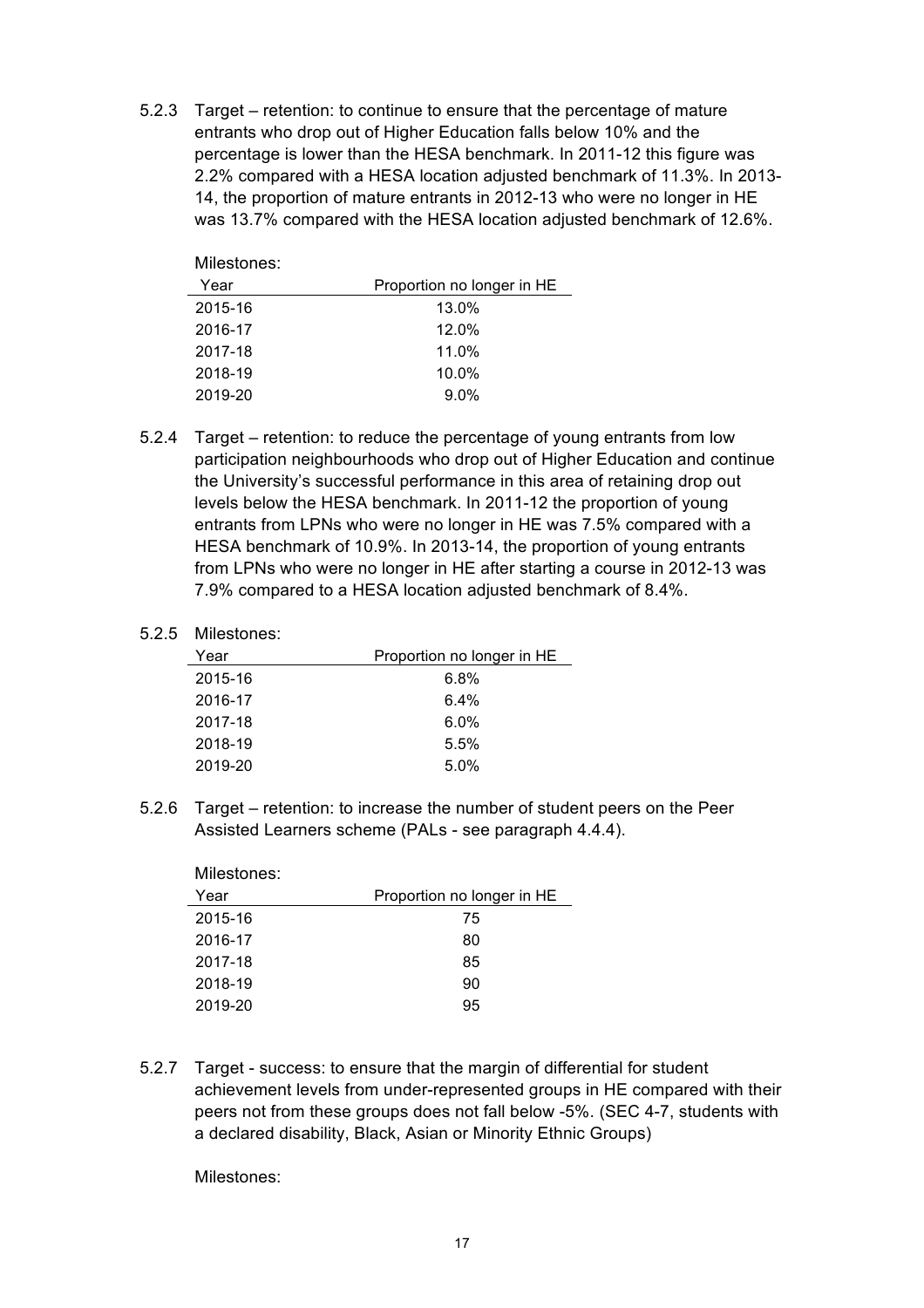| Year    | Margin of differential                           |
|---------|--------------------------------------------------|
| 2015-16 | Margin of differential to remain at or above -5% |
| 2016-17 | Margin of differential to remain at or above -5% |
| 2017-18 | Margin of differential to remain at or above -5% |
| 2018-19 | Margin of differential to remain at or above -5% |
| 2019-20 | Margin of differential to remain at or above -5% |

# **6. Equality and diversity**

- **6.1** The University is committed to creating an inclusive and supportive learning and working environment based on mutual respect and trust. Our Equality & Diversity Policy Statement looks at ways to positively promote equality of The University acknowledges the duty of higher education in promoting equality of opportunity and furthering social inclusion, and our commitment to equality and diversity is made explicit throughout our Strategic Plan and Student Experience Strategy and is integrated into all aspects of our culture. opportunity and to challenge and strive to eliminate unlawful discrimination.
- **6.2** We have taken equality issues into account in designing this agreement and have paid due regard to the requirements of the Equality Act 2010.
- **6.3** Our targets include increasing the proportion of UK domiciled students from Black, Asian or Minority Ethnic (BAME) origin (5.1.7). We have also set represented groups does not fall below the rest of the student population for University Gallery continues to actively promote community awareness of wider cultural and social equality issues through its programme of events. targets to ensure that the margin of differential for students from such undereither retention (5.2.1), or achievement levels (5.2.7). In addition to this, the

# **7. Monitoring and evaluation**

- 7.1 The outcomes of the activities outlined in this Access Agreement will be monitored annually and reported on as part of the Access Agreement and Student Opportunity allocation monitoring returns, or other statutory reporting requirements as outlined by OFFA.
- 7.2 Progress will be evaluated by measuring outcomes against the targets and milestones set out in section 5, gauged against the University's management information data, and where appropriate, benchmarking against published HESA data and location adjusted benchmarks.
- 7.3 Outreach activity will be monitored on the numbers of targeted students at schools and colleges reached in each academic year, and management information data on the University's admissions and recruitment records.
- 7.4 Retention measures will be evaluated and judged against achievement against the milestones and targets and also using measures of success (successful progression on course and successful achievement of the intended award).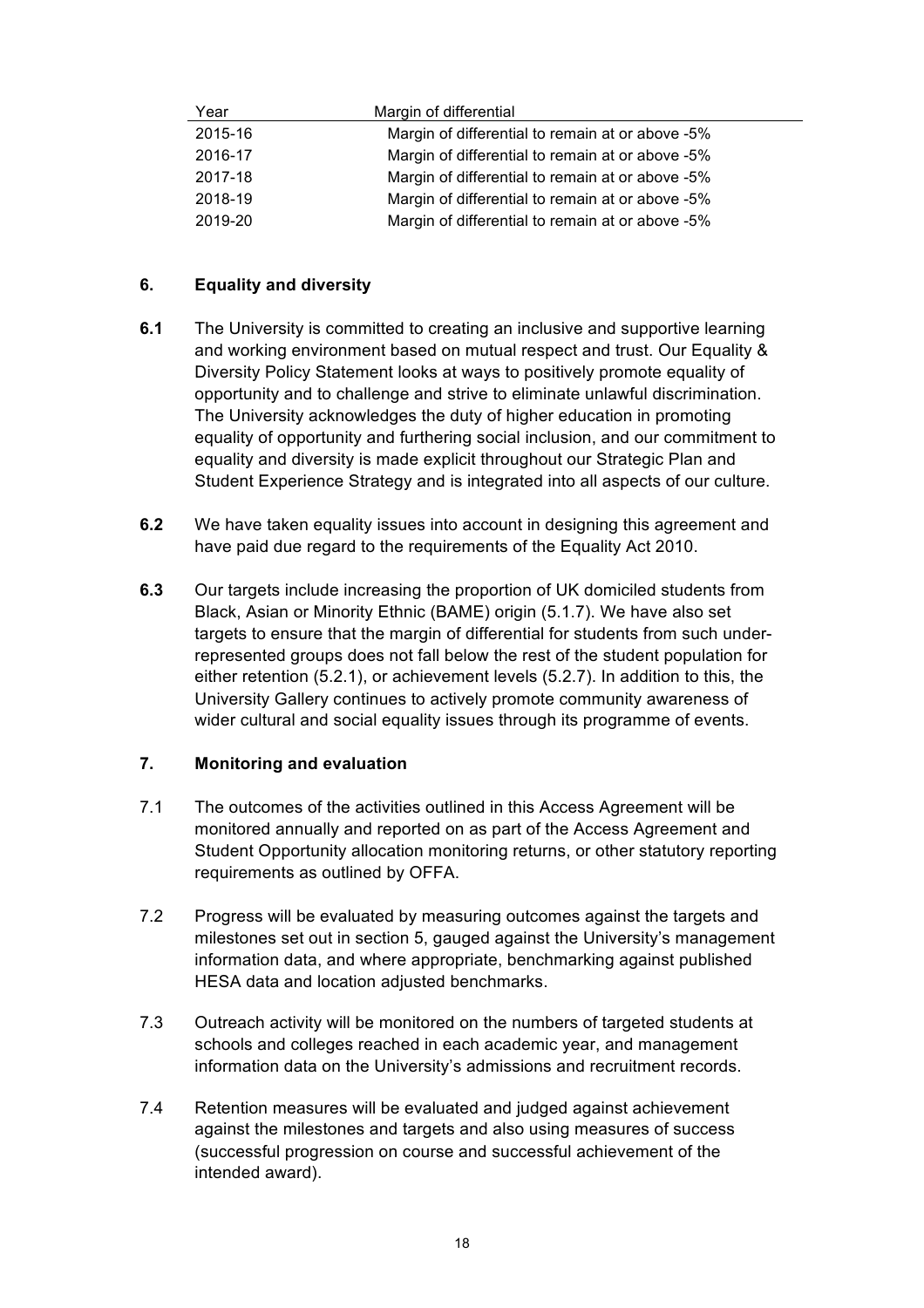- 7.5 In addition to statistical measures, methods of evaluation involving interviews, activities will be used to provide an evaluation of the effectiveness of activities undertaken to fulfill the University's commitment to its Access Agreement. focus groups and surveys of participants of both outreach and retention
- 7.6 Progress will be reported on an annual basis to the University's Senate. The Students' Union President will represent students on the Senate.
- 7.7 The delivery of the commitments outlined in this Agreement is the responsibility of the whole University community, led by the Pro Vice- Deans of Faculty and teaching staff, staff in Marketing and Recruitment and staff in Academic Registry, Course Administration, Student Support and Chancellor (Academic) and monitored by the Senior Management Team. Careers work collaboratively towards the success of measures outlined above.

# **8. Student involvement in the Access Agreement**

 8.1 The University has consulted with its Students' Union in the drafting of the 2016-17 Access Agreement.

 The Students' Union President has asked that we include the following declaration within this agreement:

 *As President of the Students' Union at Norwich University of the Arts and a member of NUA's Equality and Diversity Committee, I confirm that I have played an active part of the discussions and consideration of fair access and widening participation here at the University.*

 *The Students' Union has an ongoing commitment to equality and diversity, both in NUS's campaign to introduce Liberation Officers to support under-represented groups in every in almost every Students' Union across the UK. We are looking forward to introducing these positions to help support members of NUA's student community. terms of access to higher education and support throughout a student's time at university. Progressive action is being taken across the student movement, with the* 

 *We are particularly pleased to see documentation showing transparency in relation to course costs in what is becoming an increasingly difficult economic climate for Higher Education, regardless of ethnic or socio-economic origin, age, postcode or students. It is essential that we continue to support diversity in the student body and to focus our energies on those with ability who most deserve the opportunity of background.*

 President of the Students' Union, 2014-15 Charlotte Reeve

 8.2 The University involves students directly in the implementation of the Access Agreement through their direct participation in outreach activities with local schools and colleges; leading discussion groups, working with small groups, or assisting in practical skills workshops under the supervision of the Recruitment Officer. In addition, in November/December of each year, focus